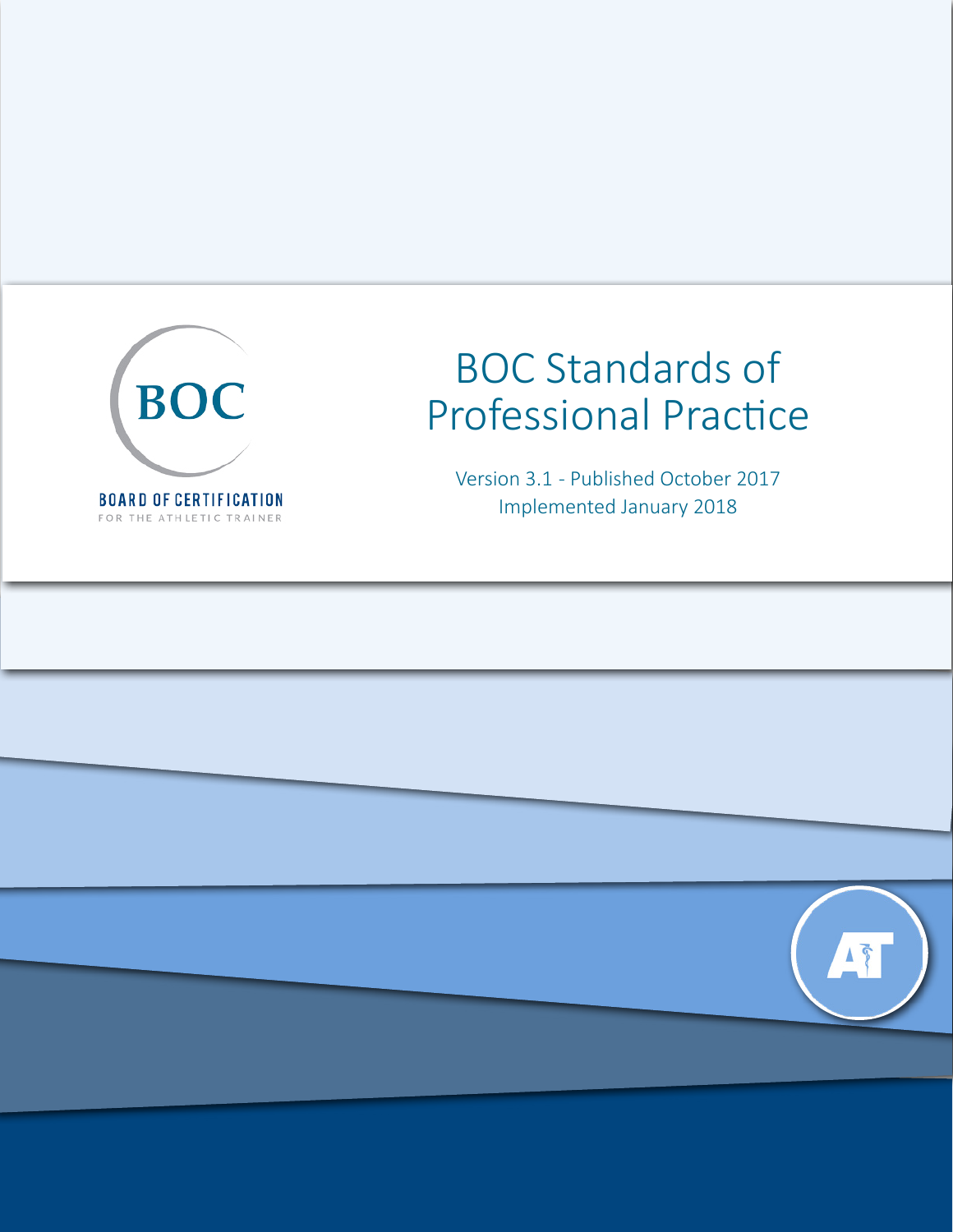## Introduction

The *BOC Standards of Professional Practice* is reviewed by the Board of Certification, Inc. (BOC) Standards Committee and recommendations are provided to the BOC Board of Directors. The BOC Standards Committee is comprised of 5 Athletic Trainer members and 1 Public member. The BOC Board of Directors approves the final document. The BOC Board of Directors includes 6 Athletic Trainer Directors, 1 Physician Director, 1 Public Director and 1 Corporate/ Educational Director.

The BOC certifies Athletic Trainers (ATs) and identifies, for the public, quality healthcare professionals through a system of certification, adjudication, standards of practice and continuing competency programs. ATs are healthcare

professionals who collaborate with physicians to optimize activity and participation of patients and clients. Athletic training encompasses the prevention, diagnosis and intervention of emergency, acute and chronic medical conditions involving impairment, functional limitations and disabilities.

The BOC is the only accredited certification program for Athletic Trainers in the United States. Every 5 years, the BOC must undergo review and re-accreditation by the National Commission for Certifying Agencies (NCCA). The NCCA is the accreditation body of the Institute of Credentialing Excellence.

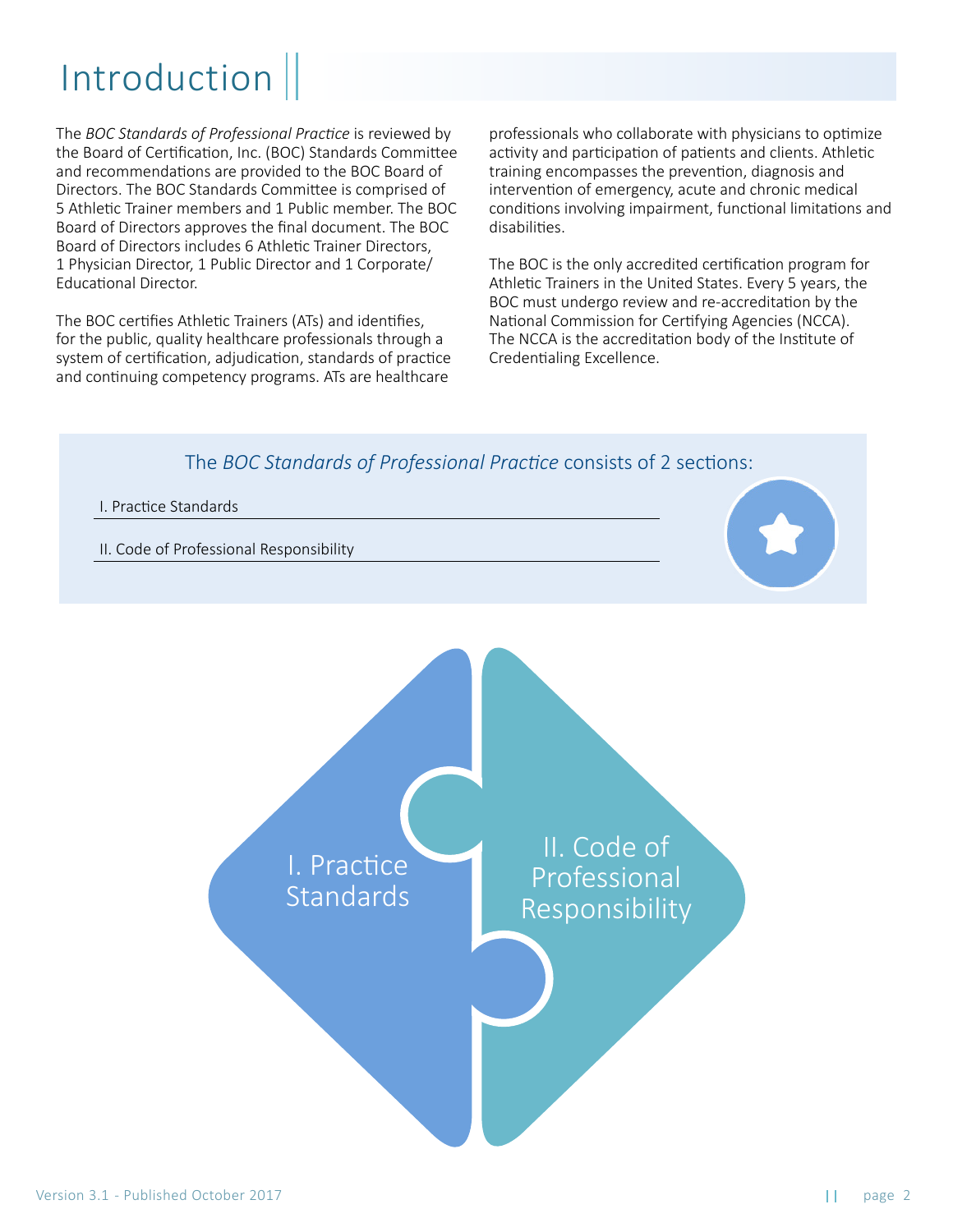## I. Practice Standards

#### Preamble

Standard

1

The primary purpose of the Practice Standards is to establish essential duties and obligations imposed by virtue of holding the ATC® credential. Compliance with the Practice Standards is mandatory.

The BOC does not express an opinion on the competence or warrant job performance of credential holders; however, every Athletic Trainer and applicant must agree to comply with the Practice Standards at all times.

#### **Direction**

The Athletic Trainer renders service or treatment under the direction of, or in collaboration with a physician, in accordance with their training and the state's statutes, rules and regulations.

### Prevention Standard 2

The Athletic Trainer implements measures to prevent and/or mitigate injury, illness and long term disability.

#### Immediate Care

The Athletic Trainer provides care procedures used in acute and/or emergency situations, independent of setting.

Standard 4

Standard

3

#### Examination, Assessment and Diagnosis

The Athletic Trainer utilizes patient history and appropriate physical examination procedures to determine the patient's impairments, diagnosis, level of function and disposition.

Standard 5

Standard

6

#### Therapeutic Intervention

The Athletic Trainer determines appropriate treatment, rehabilitation and/or reconditioning strategies. Intervention program objectives include long and short-term goals and an appraisal of those which the patient can realistically be expected to achieve from the program. Appropriate patient-centered outcomes assessments are utilized to document efficacy of interventions.

Program Discontinuation

The Athletic Trainer may recommend discontinuation of the intervention program at such time the patient has received optimal benefit of the program. A final assessment of the patients' status is included in the discharge note.

Standard 7

#### Organization and Administration

The Athletic Trainer documents all procedures and services in accordance with local, state and federal laws, rules and guidelines.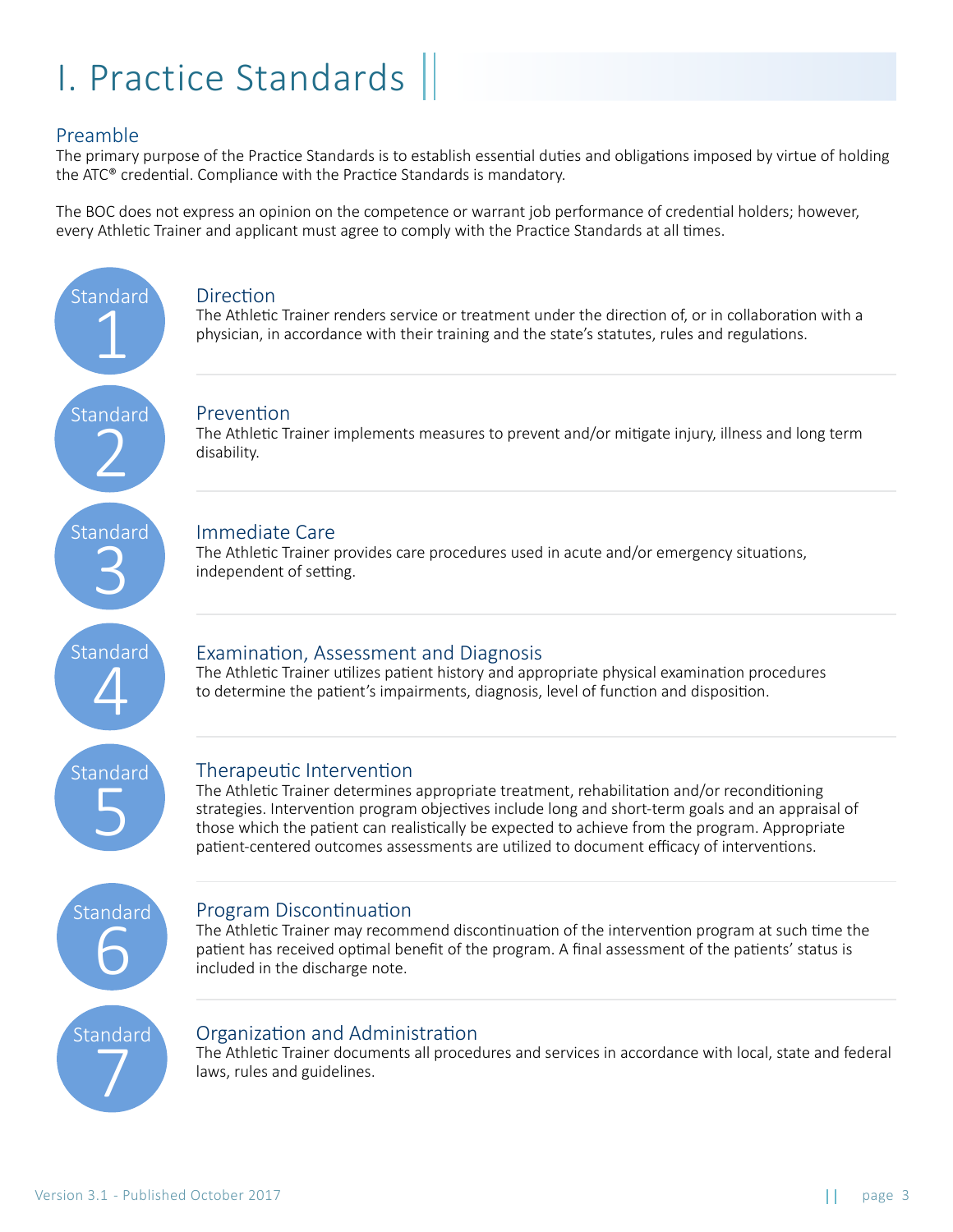## II. Code of Professional Responsibility

#### Preamble

The Code of Professional Responsibility (Code) mandates that BOC credential holders and applicants act in a professionally responsible manner in all athletic training services and activities. The BOC requires all Athletic Trainers and applicants to comply with the Code. The BOC may discipline, revoke or take other action with regard to the application or certification of an individual that does not adhere to the Code. The *Professional Practice and Discipline Guidelines and Procedures* may be accessed via the BOC website, [www.bocatc.org.](http://www.bocatc.org)



#### Patient Care Responsibilities

The Athletic Trainer or applicant:

- Renders quality patient care regardless of the patient's age, gender, race, religion, disability, sexual orientation, or any other characteristic protected by law 1.1
- Protects the patient from undue harm and acts always in the patient's best interests and is an advocate for the patient's welfare, including taking appropriate action to protect patients from healthcare providers or athletic training students who are, impaired or engaged in illegal or unethical practice 1.2
- Demonstrates sound clinical judgment that is based upon current knowledge, evidence-based guidelines and the thoughtful and safe application of resources, treatments and therapies 1.3
- Communicates effectively and truthfully with patients and other persons involved in the patient's program, while maintaining privacy and confidentiality of patient information in accordance with applicable law 1.4
	- 1.4.1 Demonstrates respect for cultural diversity and understanding of the impact of cultural and religious values
- Develops and maintains a relationship of trust and confidence with the patient and/or the parent/guardian of a minor patient and does not exploit the relationship for personal or financial gain 1.5
- Does not engage in intimate or sexual activity with a patient and/or the parent/guardian of a minor patient 1.6
- Informs the patient and/or the parent/guardian of a minor patient of any risks involved in the treatment plan 1.7
	- 1.7.1 Does not make unsupported claims about the safety or efficacy of treatment

# Code 2

#### **Competency**

The Athletic Trainer or applicant:

- Engages in lifelong, professional and continuing educational activities to promote continued competence 2.1
- Complies with the most current BOC recertification policies and requirements 2.2

Code 3

### Professional Responsibility

The Athletic Trainer or applicant:

- Practices in accordance with the most current BOC Practice Standards 3.1
- Practices in accordance with applicable local, state and/or federal rules, requirements, regulations and/or laws related to the practice of athletic training 3.2
- Practices in collaboration and cooperation with others involved in a patient's care when warranted; respecting the expertise and medico-legal responsibility of all parties 3.3
- Provides athletic training services only when there is a reasonable expectation that an individual will benefit from such services 3.4
- Does not misrepresent in any manner, either directly or indirectly, their skills, training, professional credentials, identity or services or the skills, training, credentials, identity or services of athletic training 3.5
	- 3.5.1 Provides only those services for which they are prepared and permitted to perform by applicable local, state and/or federal rules, requirements, regulations and/or laws related to the practice of athletic training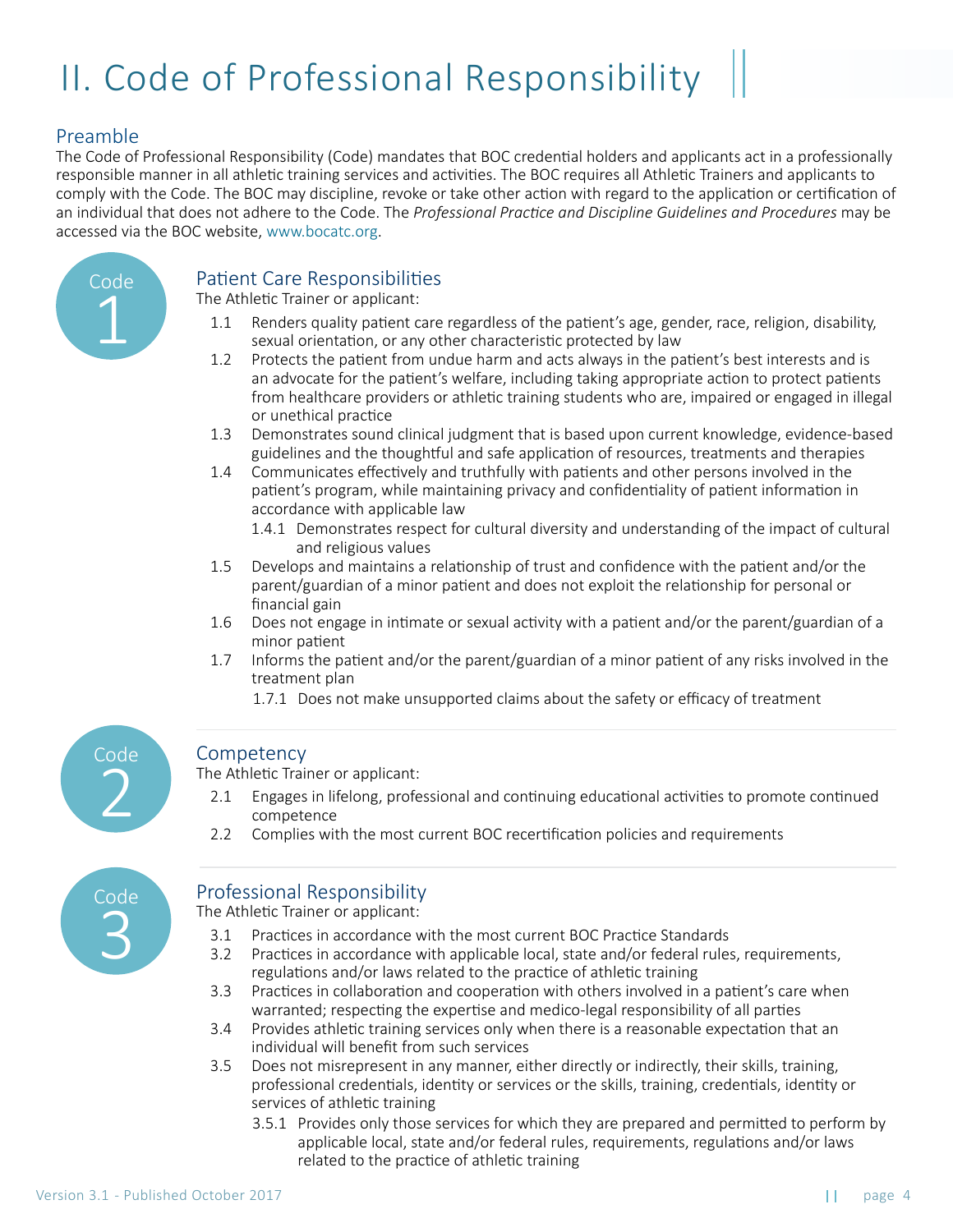- Does not guarantee the results of any athletic training service 3.6
- Complies with all BOC exam eligibility requirements 3.7
- Ensures that any information provided to the BOC in connection with exam eligibility, certification recertification or reinstatement including but not limited to, exam applications, reinstatement applications or continuing education forms, is accurate and truthful 3.8
- Does not possess, use, copy, access, distribute or discuss certification exams, self-assessment and practice exams, score reports, answer sheets, certificates, certificant or applicant files, documents or other materials without proper authorization 3.9
- 3.10 Takes no action that leads, or may lead, to the conviction, plea of guilty or plea of nolo contendere (no contest) to any felony or to a misdemeanor related to public health, patient care, athletics or education; this includes, but is not limited to: rape; sexual abuse or misconduct; actual or threatened use of violence; the prohibited sale or distribution of controlled substances, or the possession with intent to distribute controlled substances; or improper influence of the outcome or score of an athletic contest or event
- Reports any suspected or known violation of applicable local, state and/or federal rules, requirements, regulations and/or laws by him/herself and/or by another Athletic Trainer that is related to the practice of athletic training 3.11
- 3.12 Reports any criminal convictions (with the exception of misdemeanor traffic offenses or traffic ordinance violations that do not involve the use of alcohol or drugs) and/or professional suspension, discipline or sanction received by him/herself or by another Athletic Trainer that is related to athletic training
- Cooperates with BOC investigations into alleged illegal or unethical activities. Cooperation 3.13 includes, but is not limited to, providing candid, honest and timely responses to requests for information
- Complies with all confidentiality and disclosure requirements of the BOC and existing law 3.14
- 3.15 Does not endorse or advertise products or services with the use of, or by reference to, the BOC name without proper authorization
- 3.16 Complies with all conditions and requirements arising from certification restrictions or disciplinary actions taken by the BOC, including, but not limited to, conditions and requirements contained in decision letters and consent agreements entered into pursuant to Section 4 of the *BOC Professional Practice and Discipline Guidelines and Procedures*.

#### Research

Code

4

Code

5

Code

6

The Athletic Trainer or applicant who engages in research:

- Conducts research according to accepted ethical research and reporting standards established by public law, institutional procedures and/or the health professions 4.1
- Protects the human rights and well-being of research participants 4.2
- Conducts research activities intended to improve knowledge, practice, education, outcomes and/or public policy relative to the organization and administration of health systems and/or healthcare delivery 4.3

### Social Responsibility

The Athletic Trainer or applicant:

- Strives to serve the profession and the community in a manner that benefits society at large 5.1
- Advocates for appropriate health care to address societal health needs and goals 5.2

#### Business Practices

The Athletic Trainer or applicant:

- Does not participate in deceptive or fraudulent business practices 6.1
- Seeks remuneration only for those services rendered or supervised by an AT; does not charge for services not rendered 6.2
	- 6.2.1 Provides documentation to support recorded charges
	- Ensures all fees are commensurate with services rendered 6.2.2
- Maintains adequate and customary professional liability insurance 6.3
- Acknowledges and mitigates conflicts of interest 6.4